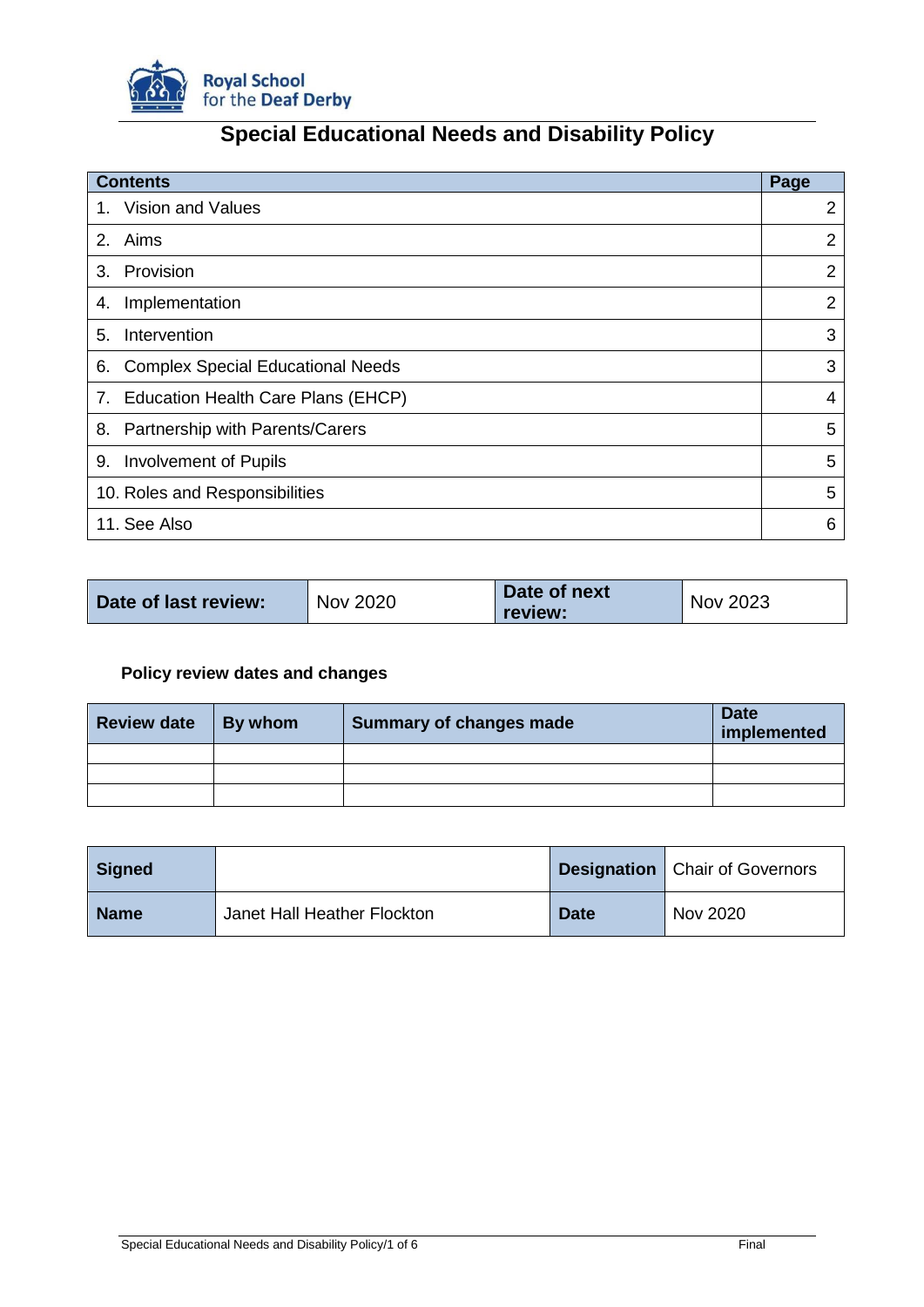

#### **1. Vision and Values**

- To have confidence in developing their own deaf identity and their sense of belonging.
- To feel safe, happy and cared for in an environment where all children are listened to, can express their views and are understood whatever their preferred communication.
- To be challenged to achieve their best through excellent teaching, a comprehensive curriculum and a wide variety of experiences from Early Years to 16 Plus.
- To work in an environment that encourages lifelong learning, and equips our children and young people with the tools and skills to achieve.
- To be tolerant and inclusive, so all children and young people are able to build effective relationships based on empathy, friendship and respect.
- To have excellent access to communication support.

#### **We promote the following values for children and young people at Royal School for the Deaf Derby**

- To have a 'can do' attitude to achieve to their potential with positive deaf and hearing role models
- To understand, respect and promote British Values and culture within the school and wider community.
- To feel comfortable, safe and happy within both school and residence.
- To enjoy and thrive in a school rich in cultures, languages and experiences
- To make sure all children and young people have the opportunity to become responsible adults and leave ready to enjoy the challenges of life beyond school.

#### **2. Aims**

The school will provide for children who have special educational needs on account of their deafness and also for some deaf children who have additional complex special educational needs.

#### **3. Provision**

On entry to RSDD each child's level of SEND is assessed in order to ensure continuity of learning from Primary school, or transference from another Secondary school.

#### **As a result the information will**

- shape the pupil's curriculum and pastoral provision
- **EXT** identify the pupil's particular needs that require support and identify intervention strategies
- ensure on-going monitoring provides regular feedback on achievements/ experiences
- ensure pupils have opportunities to demonstrate knowledge and understanding in subjects and in the pastoral programme
- involve pupils in planning/agreeing their own targets where appropriate
- involve parents / carers in a joint home-school learning approach

#### **There are four identified areas of need at RSDD**

- **Communication & Interaction**
- **Sensory and/or Physical Needs**
- Cognition & Learning
- **Social, emotional & mental health**

## **4. Implementation**

## **Facilities**

The school will provide for children and young people in purpose built accommodation that has been designed for the education of deaf children. There will be a range of specialist subject classrooms including: science, textiles, art, physical education, information technology and music, with appropriate equipment. The teaching building includes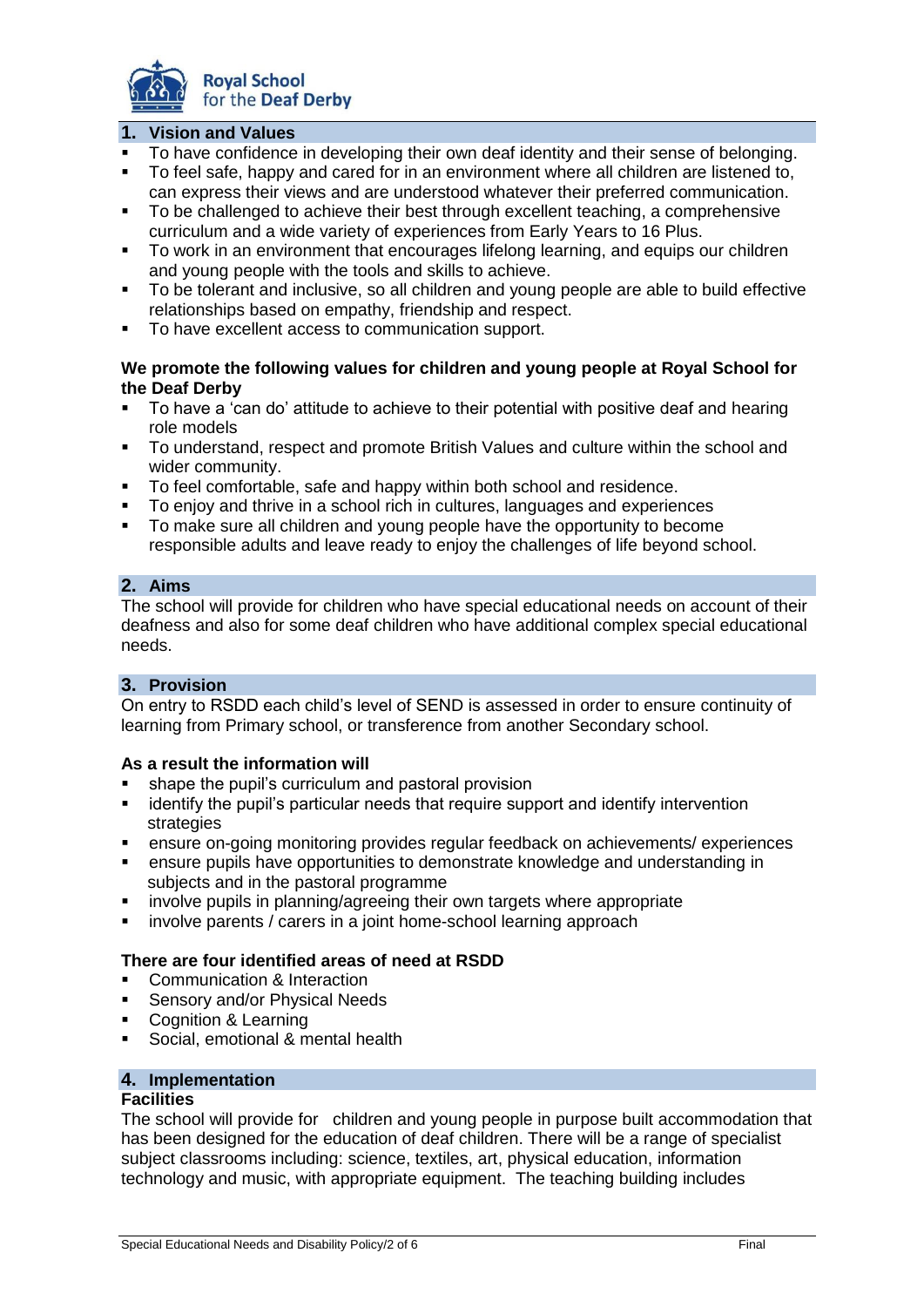

modifications to entrances, exits, toilets and doors to allow full access to wheelchair users. Provision is made in specialist subject areas for wheelchair users.

#### **Access to a Broad and Balanced Curriculum**

- The school will give access to the curriculum using the young person's preferred method of communication.
- **Teaching in the primary department will be class based and will cover all the subjects of** the National Curriculum except for Modern Foreign Languages (MFL)
- Teaching in the secondary school will be subject based and cover all the subjects of the National Curriculum (except MFL)
- Teaching in Post 16 department is subject based and is individual to the student.

#### **5. Intervention**

RSDD has wheelchair access to all parts of the school, disabled toilets and parking, yellow marked pathways for partially sighted pupils, ramps, handrails, and easy access for taxis/other transport with good outside lighting.

- RSDD maintains contact with support services in Children and Young People's **Services**
- **National Deaf CAMHS**
- **Educational Welfare Service**
- **Multi Agency working both internally and externally**
- RSDD will maintain links with other SENCo's through the SEN network meetings.
- Art Therapists, Speech and Language Therapists, Audiologist and Nurse on site
- **-** Community Health Service

#### **Education**

The school has a formal partnership with Derby City LA to provide education services to deaf children and their families in the city. The school maintains access to the support, advisory, training and careers services as needed on paying basis

#### **Health**

The audiologist and nurse maintain regular contact with the ENT and Audiology department of Royal Derby Hospital. There are also established links with a local GP, occupational therapist, physiotherapist and school dental services. There is weekly involvement with Sign Health a deaf counselling service.

#### **6. Complex Special Educational Needs**

At RSDD, Children and Young People are considered to have complex special needs in addition to deafness if they have greater difficulty learning than others of the same age, or require additional resources or adaptations to be made to the physical environment to facilitate inclusive learning.

The diagram shows issues categorised as Special Educational Needs (SEN), those that are disabilities and those issues that are in both categories: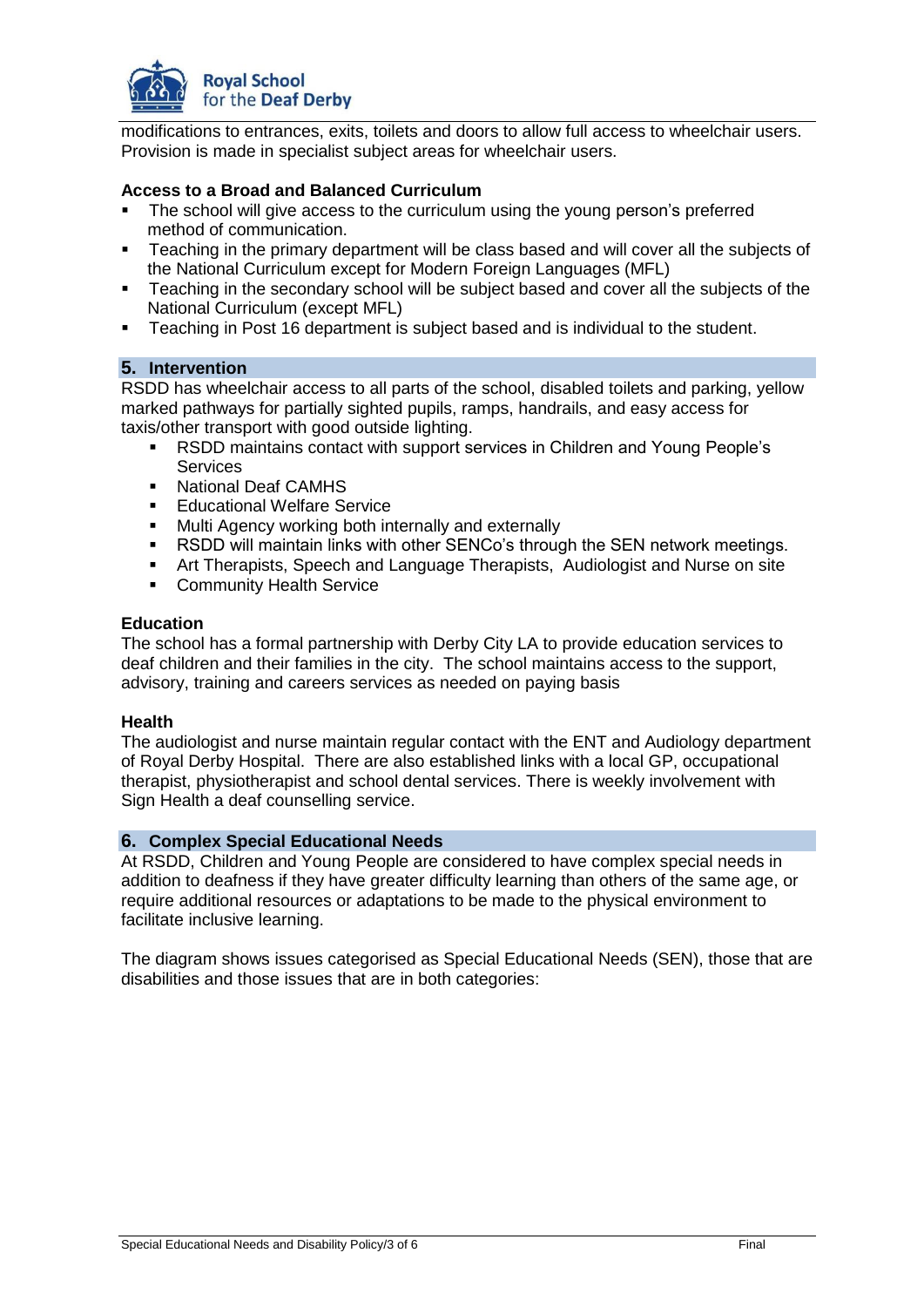



Source: www.cityoflondon.gov.uk

### **7. Education, Health Care Plans (EHC plans)**

September 2014 Statements of Special Educational Need and individual assessments were replaced with Education and Health care Plans (EHCP). The Plans can be issued to children and young people between the ages of 0-25 years and allows professionals from Education, Health and Care along with parents to consider the needs of the children and young people and their desired outcomes. An EHCP will include details of learning outcomes for the child and young person along with the provision needed to achieve them. These are used to develop targets that are

- Matched to the longer-term outcomes set in the EHCP
- Shorter term EHCP outcomes are reviewed 3 times a year, established through staff consultation and implemented in the medium term planning
- Delivered by the subject teacher with appropriate additional support where specified

#### **Reviews of EHC Plans**

EHCP must be reviewed annually. The Deputy Headteacher Attainment, with office administration will organise these reviews and invite

- The pupil's parent/carers
- The pupil if appropriate
- **The relevant teacher**
- A representative of the LA
- Any other person the LA considers appropriate
- Any other person the Headteacher considers appropriate

Reviews can be completed in person or via on line platform e.g. Teams

#### **The aim of the review will be to**

- Assess the child and young person's progress in relation to the targets
- Review the provision made to meet the pupil's needs as identified in the EHCP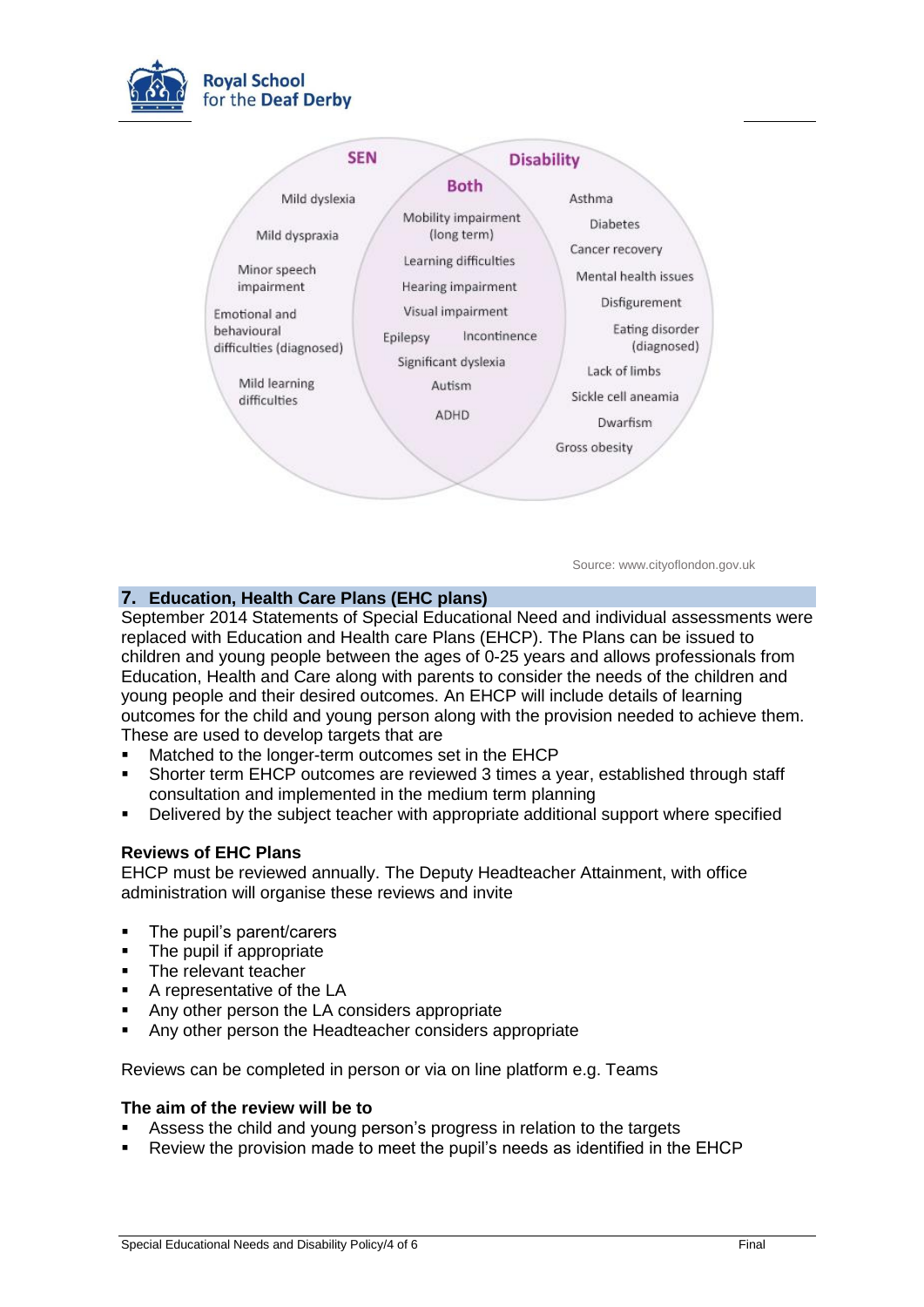

- Consider the appropriateness of the existing EHCP in relation to the child and young person's performance during the year, and whether to cease, continue, or amend it
- If appropriate to set new targets for the coming year
- Give parents further opportunity to liaise with school.

Within the time limits set out in the [Special Educational Needs and Disability Code of](https://www.gov.uk/government/uploads/system/uploads/attachment_data/file/398815/SEND_Code_of_Practice_January_2015.pdf)  [practice: 0 to 25 years,](https://www.gov.uk/government/uploads/system/uploads/attachment_data/file/398815/SEND_Code_of_Practice_January_2015.pdf) RSDD will complete the annual review forms and send them, with any supporting documentation to the LA. The school recognises the responsibility of the LA in deciding whether to maintain, amend, or cease an EHCP.

#### **8. Partnerships with Parents / Carers**

Parents' contribution to their child's education is seen as invaluable. The school aims to work in partnership with parents and carers. We do so by:

- Keeping parents and carers informed and giving support during assessment and any related intervention or provision.
- Working effectively with all other agencies supporting children and their parents.
- Giving parents and carers opportunities to play an active and valued role in their child's education through training activities for parents and carers.
- **Providing all information in an accessible way.**
- Encouraging parents and carers to inform school of any difficulties they perceive their child may be having or other needs the child may have which need addressing.
- Instilling confidence that the school will listen and act appropriately.
- Focusing on the child's strengths as well as areas of additional need.
- Allowing parents and carers opportunities to discuss ways in which they and the school can help their child agree targets for the pupil.
- Offering practical strategies for parents to use at home in overcoming behavioural and learning difficulties in the form of dialogue and resources.

#### **9. Involvement of Pupils**

We recognise that all children and young people have the right to be involved in making decisions and exercising choice [\(Special educational needs and disability code of practice:](https://www.gov.uk/government/uploads/system/uploads/attachment_data/file/398815/SEND_Code_of_Practice_January_2015.pdf)  [0 to 25 years\)](https://www.gov.uk/government/uploads/system/uploads/attachment_data/file/398815/SEND_Code_of_Practice_January_2015.pdf).

Where appropriate all children and young people are involved in monitoring and reviewing their progress. We endeavour to fully involve all children and young people by encouraging them to

- state their views about their education and learning
- **Example 1** identify their own needs
- share in individual tracking and target setting across the curriculum

Also we provide

- Family support and safeguarding
- Comprehensive Individual Support Plans (ISP), Risk Assessments, and Intervention Plans.
- Staff trained at RSDD as PROACT-SCIPr-UK® trainers a proactive approach to learning and behaviour.

#### **10.Role and Responsibilities**

#### **Governors**

The Governors Pupil Wellbeing and Achievement Committee (PWC) monitor the provision for SEND and CSEND at RSDD by receiving termly reports on the school's specialist activities and developments, and have the opportunity to come into school to see these in action and monitor outcomes.